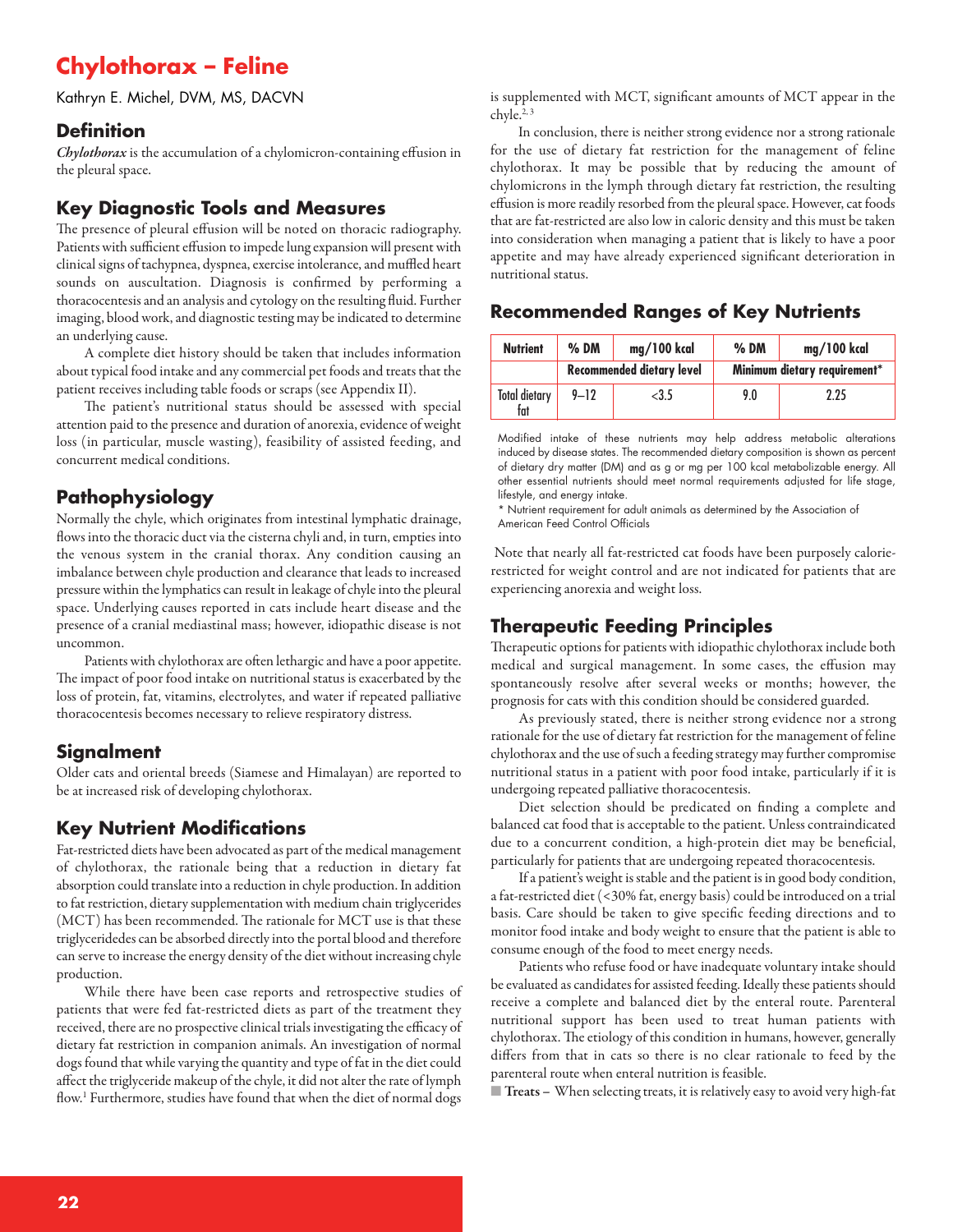items (e.g., fat trimmings from meat, fried foods, cream) and it may be prudent to do so. Acceptable treats would include lean meats or fish (e.g., baked chicken breast, tuna packed in water), low-fat dairy products, and fresh fruits and vegetables (with the exception of grapes and onions).

■ **Tips for Increasing Palatability –** Unless thereareclear indications for feeding a fat-restricted food (<30% fat, energy basis), diet selection should be predicated on finding a complete and balanced cat food that is acceptable to the patient. Adding some warm water to a dry food or slightly warming a canned food may enhance acceptance.

■ **Diet Recommendations** - Many cats diagnosed with chylothorax will present with a history of anorexia. It is essential to monitor the patient's food intake and body weight to ensure that the patient's voluntary consumption is adequate. The goal will be to find a diet that the patient eats readily and is appropriate for any concurrent condition that the patient may have (e.g., heart disease). Low-fat, calorie-restricted diets should only be used in patients that will readily consume them in amounts sufficient to meet their energy needs

For patients in good body condition, feeding portions should be based on previous caloric intake. For underweight patients, calories offered should be increased by 20% above previous intake to promote weight gain and adjusted as necessary based upon response.

### **Client Education Points**

• All members of the household should understand that while dietary management may not play a direct role in the management of chylothorax, patients with this condition are at risk of becoming malnourished. Therefore, it is of particular importance to monitor the patient's food intake and body condition to enable early detection of weight loss.

### **Common Comorbidities**

**Heart Disease.** Feline chylothorax has been reported in association with cardiomyopathy (particularly secondary to hyperthyroidism), heartworm disease, congenital cardiac abnormalities, and pericardial effusion. Therefore a complete cardiac workup is indicated in cats diagnosed with a chylous pleural effusion as treatment of the underlying heart condition could lead to resolution of the chylothorax.

**Neoplasia.** Conditionscausing an anterior mediastinal massincluding lymphosarcoma and other forms of neoplasia can lead to chylothorax. If a mass is identified it should be biopsied or aspirated to obtain a diagnosis in order to permit appropriate therapeutic measures to be taken.

### **Interacting Medical Management Strategies**

As previously mentioned, patients with chylothorax may require repeated palliative thoracocentesis leading to the loss of fluid, electrolytes, protein, fat, and vitamins. Patients with chylothorax secondary to an underlying condition such as heart disease may benefit from dietary therapy targeted at that condition.

### **Monitoring**

Patients with idiopathic chylothorax will require monitoring on a regular basis to assess the rate of accumulation of fluid in the pleural cavity and whether there is a need for repeat thoracocentesis or other therapeutic intervention. Patients undergoing repeated thoracocentesis are at risk of developing dehydration, electrolyte imbalance (hyponatremia, hyperkalemia), hypoproteinemia, and malnutrition. Therefore, assessment of fluid and electrolyte balance as well as voluntary food intake, body weight, and body condition should be performed during patient rechecks.

### **Algorithm – Nutritional Management of Feline Chylothorax**

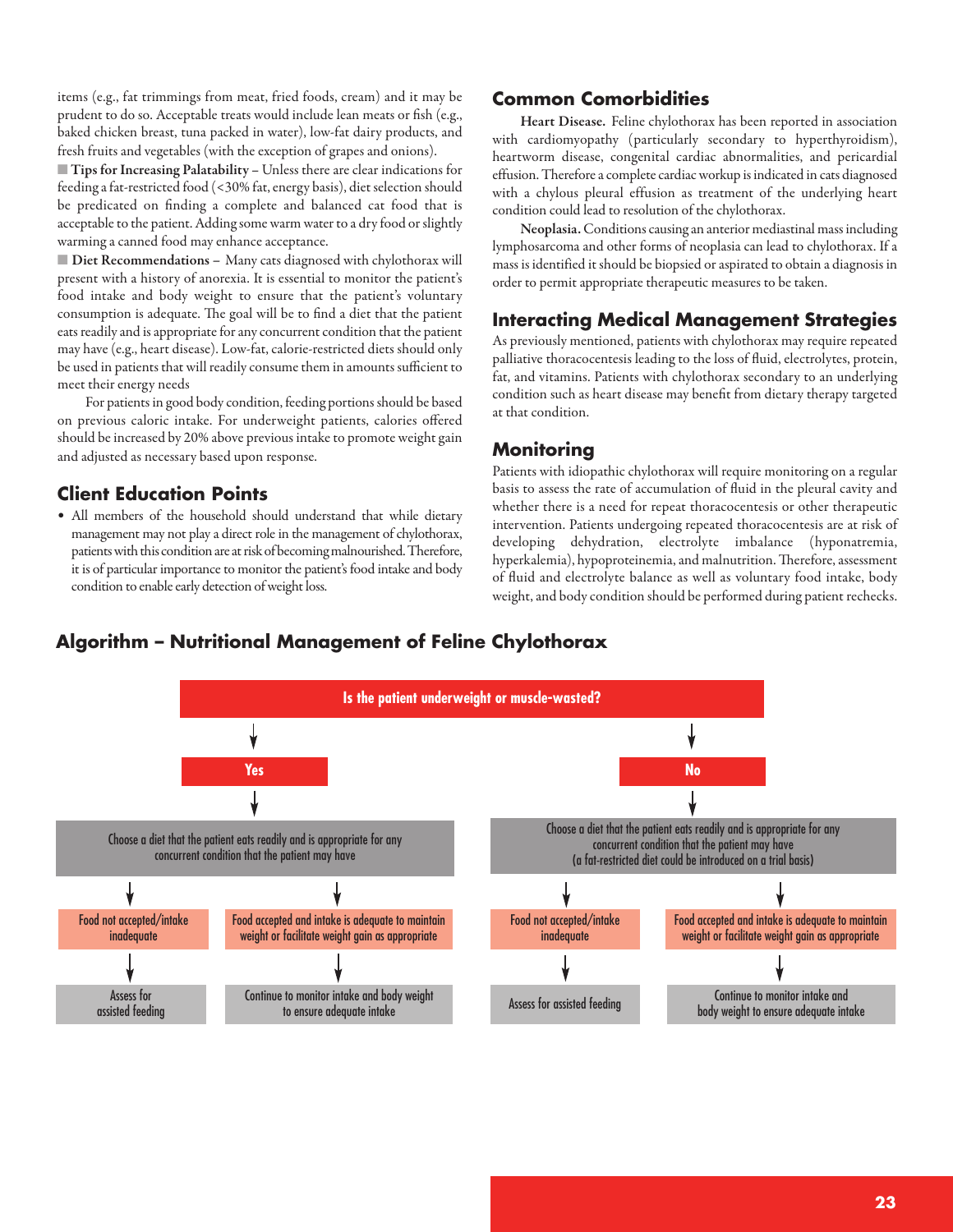# **Critical Care Nutrition – Canine**

Daniel L. Chan, DVM, MRCVS, DACVECC, DACVN

#### **Definition**

*Critical illnesses* have a significant impact on nutritional status of dogs and often lead to overt malnutrition. Nutritional support of critically ill dogs is an important part of medical therapy and may play a role in improving outcome. Dogs with critical illnesses often have reduced nutritional intake, vomiting, diarrhea, and possibly altered nutritional requirements, all of which can impact their nutritional status.

# **Key Diagnostic Tools and Measures**

Designing a nutritional plan entails performing a nutritional assessment to establish the specific needs and considerations for the patient. Body Condition Scoring (BCS) is an important part of nutritional assessment. Biochemistry profiles are also helpful in identifying important considerations for the nutritional plan. For the majority of critically ill dogs, nutritional support should be aimed at meeting resting energy requirements (RER) initially and adjusting the calories provided based on frequent re-assessment.

### **Pathophysiology**

Critical illness imparts various changes in metabolism that impact the nutritional state of the patient. In a response to inflammation and injury, there are alterations in carbohydrate, protein, and lipid metabolism. The various changes in metabolism, combined with the effects of reduced dietary intake, result in a negative energy balance or a catabolic state. Dogs in a catabolic state may experience more complications and may have poorer rates of recovery. Reversal of the catabolic condition requires addressing the primary cause of disease and provision of adequate nutritional support.

### **Signalment**

Patients that may be at greater risk for malnutrition include very young and geriatric patients. This may reflect the relative greater difficulty in providing nutritional support for patients in these age categories.

# **Key Nutrient Modifications**

- Critically ill patients with a negative energy balance may have a greater need for protein to maintain lean body mass.
- Protein should be of good quality and highly digestible.
- Special considerations may include patients with comorbidities such as renal or hepatic failure, where increased protein may be contraindicated.
- More specific nutrient requirements will depend on the nature of the underlying disease.
- Antioxidants may be an important component of therapies intended for critically ill animals, however, specific dosages have not been determined.
- Other nutrients such as glutamine, arginine, omega-3 fatty acids may also be helpful in certain conditions, but specific or optimal dosages have not been established.

# **Recommended Ranges of Key Nutrients**

| <b>Nutrient</b> | $%$ DM                           | g/100 kcal | $%$ DM                       | g/100 kcal |
|-----------------|----------------------------------|------------|------------------------------|------------|
|                 | <b>Recommended dietary level</b> |            | Minimum dietary requirement* |            |
| Protein         | $20 - 45$                        | $6 - 9$    | 18                           | 5.1        |
| Fat             | $25 - 35$                        | 5—7        |                              | 1.4        |

Modified intake of these nutrients may help address metabolic alterations induced by disease states. The recommended dietary composition is shown as percent of dietary dry matter (DM) and as g or mg per 100 kcal metabolizable energy. All other essential nutrients should meet normal requirements adjusted for life stage, lifestyle, and energy intake.

\*Nutrient requirement for adult animals as determined by the Association of American Feed Control Officials

Correction of negative energy balance is critical.

# **Therapeutic Feeding Principles**

An important part of the nutritional plan is establishing the most appropriate route of nutritional support. In the absence of a contraindication, it is preferable to feed the dog via the enteral route. Contraindications for enteral nutrition include protracted vomiting, regurgitation or diarrhea, inability to guard the airway, and intolerance for feedings (e.g., gastric atony). In patients that could tolerate enteral feedings but there is no adequate voluntary intake (approximately 75% of energy requirements), a feeding tube should be placed. For short-term assisted feeding (<3 days) a nasoesophageal feeding tube may be appropriate but this requires a liquid diet. Should nutritional support be required for longer than 3 days, use of an esophagostomy or gastrostomy feeding tube is usually indicated.

Once a feeding tube is in place, feedings should aim to provide 50% of calculated calories in the first day, and gradually increasing to 100% of calculated calories over next 2 days. In severely affected patients, initial nutritional support should start at 33% of calculated calories. Diets typically recommended for tube feeding are high in calories, protein, and fat. It is very important to ensure that the diet chosen is appropriate for the feeding tube being used (i.e., the consistency of the diet must not occlude the tube). In patients in which the enteral route cannot be used, parenteral nutrition is necessary. Formulation of parenteral nutrition is tailored to the patient and requires special formulation and handling.

■ **Treats** – For critically ill animals, the use of treats is usually ineffective at meeting energy and nutrient requirements and only delays more appropriate nutritional support. Animals receiving tube feedings may be offered treats to assess return of appetite. Provision of enteral and/or parenteral nutrition does not interfere with the assessment of appetite.

■ **Tips for Increasing Palatability –** The use of appetite stimulants in critically ill animals is not recommended as they are ineffective at restoring adequate nutritional intake. Techniques such as hand feeding or warming the food may be attempted but are also typically ineffective at achieving adequate nutritional support.

■ **Diet Recommendations** − Diets typically used in nutritional support of critically ill dogs are usually energy dense, high in protein and fat